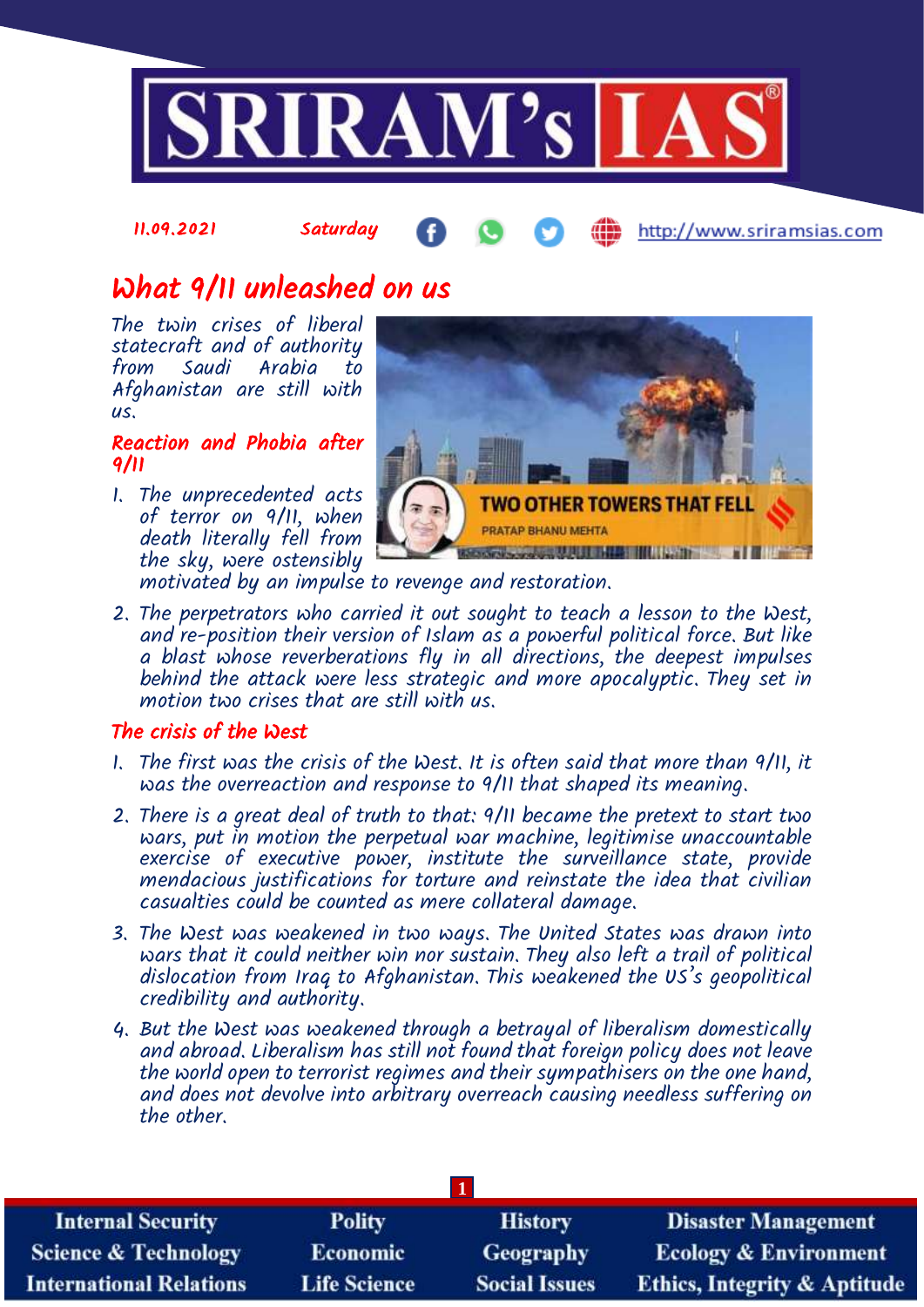

- 11.09.2021 Saturday http://www.sriramsias.com
- 5. As an idea, liberalism depends upon a presumptive trust in the world, and in the dignity of individuals. It depends upon, even if feigned, a sense of innocence about the world, where the "other" is not an object of suspicion. It can rarely survive a climate of fear.

# The idea of terror

- 1. The most consequential outcome of 9/11 was to enshrine terrorism as an abstract and all-pervasive idea in our imagination. It showed that even very small groups, under the right conditions, can produce spectacular effects.
- 2. It created a disposition to believe that any location or person could be a target, or that threat lurked in the most unlikely of places.
- 3. It is true that the West unconscionably overreached. But this is exactly the psychological alchemy terrorism produces. The state is politically damned if it is seen as not taking every measure to prevent another attack.
- 4. That there was no repeat of an attack of that scale in the US might be chalked up to at least some kind of success. But it came with a price.
- 5. Many measures used in the war on terror weakened liberalism. The overreach of Western powers also gives succour to the very enemies it is trying to combat.

# Crisis of authority within Islam

- 1. But if perpetrators of 9/11 wanted revenge against the West, they also wanted to reconfigure Islam. This created a second crisis. In its semiotics, 9/11 was a modern event. Not only did it use modern technology, it used a modern communicative strategy: Create a spectacular event to establish a new norm and get more recruits to the cause.
- 2. It also wanted to destabilise all forms of authority in the Middle East. Al Qaeda and the response to it also marked the death nail of varieties of Arab nationalism. These trends predated 9/11. But 9/11 accelerated the crisis of authority from Egypt to Afghanistan and beyond.
- 3. New groups like ISIS that rose in the wake of al Qaeda deepened the crisis of authority within Islam, replacing the old conservatism with a new and more repressive radicalism. But they also deepened an already incipient crisis of authority of the nation-state form in West Asia.
- 4. If the West had an interest in, and overreached in its strategy, the same could be said of states in the Middle East and North Africa. One of the less talked about aspects of the war on terror is how much these states feared the destabilising effects of transnational groups like al Qaeda and ISIS that could in turn threaten their legitimacy.

| <b>Internal Security</b>        | <b>Polity</b>       | <b>History</b>       | <b>Disaster Management</b>              |
|---------------------------------|---------------------|----------------------|-----------------------------------------|
| <b>Science &amp; Technology</b> | <b>Economic</b>     | Geography            | <b>Ecology &amp; Environment</b>        |
| <b>International Relations</b>  | <b>Life Science</b> | <b>Social Issues</b> | <b>Ethics, Integrity &amp; Aptitude</b> |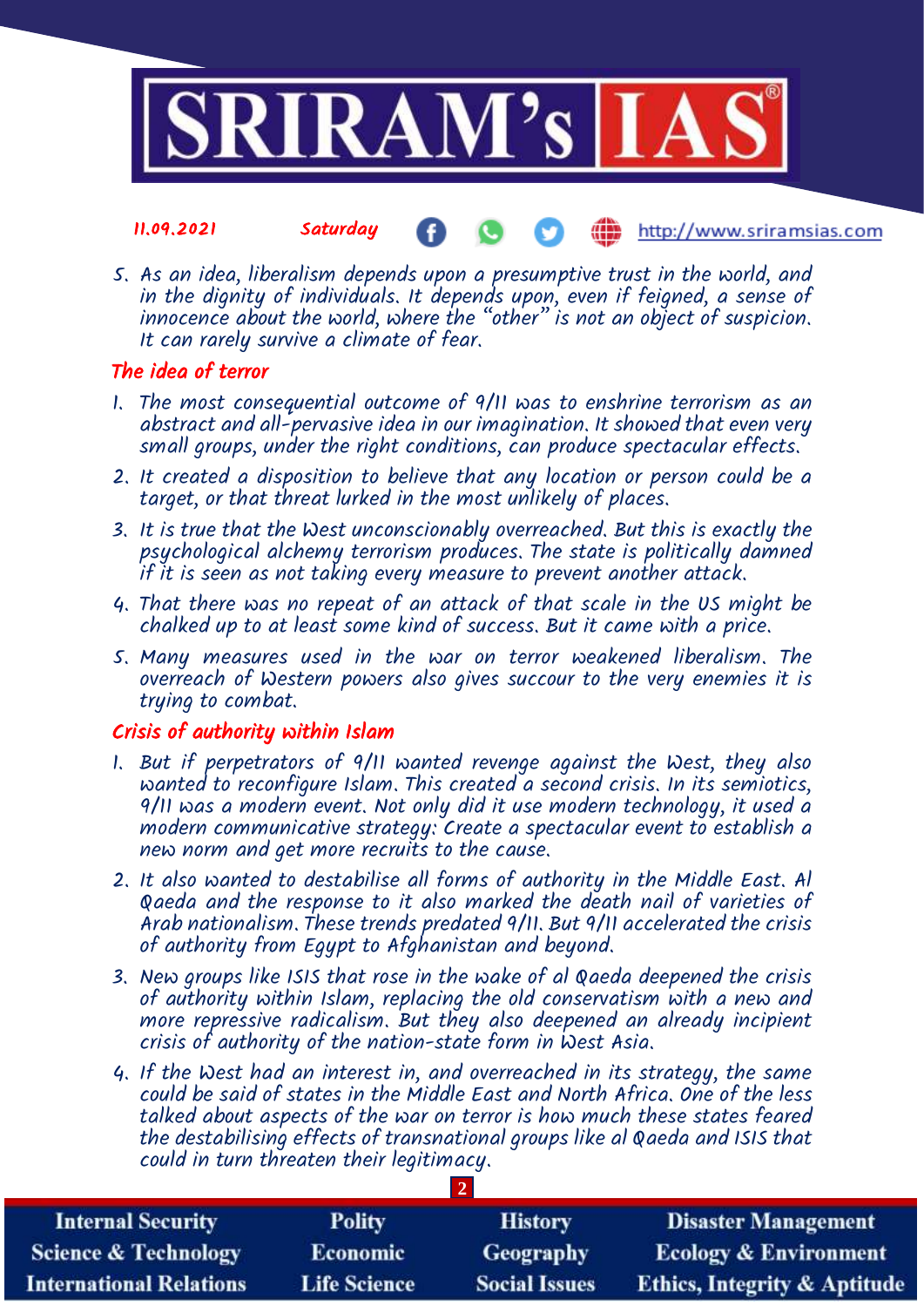

### 11.09.2021 Saturday **(iii)** http://www.sriramsias.com

- 5. The irony of all this is, of course, that the West had to ally with repressive regimes, from Saudi Arabia to Egypt; they served each other's interests. But, ironically, it made the West an ally of the very repression that had spawned religious radicalism in the first place.
- 6. If the intent of the attackers was to induce a paroxysm of self-destruction in the West, it was equally to introduce a repressive, fratricidal and apocalyptic violence amongst its Muslim co-religionists. Yemen, Afghanistan and Iraq were just three of these battlegrounds.
- 7. So, in some ways, the aftermath of 9/11 became, not a war between Islam and the West, but states of all kinds and radical Islamic groups whose playbook was shaped in the aftermath of 9/11.

### Indian Perspective:

- 1. India, despite being a prime target, weathered the storm relatively well, because democracy provided a safety valve and inoculation against the temptations of apocalyptic terrorism.
- 2. Its biggest challenge came from support for cross-border violence in Pakistan. Countries like Pakistan spectacularly played both sides of the argument, positioning themselves as indispensable allies to the West, while doing their best to create an environment propitious for terrorism.

# Conclusion In the context of the triumph of the Taliban in Afghanistan:

- 1. In one sense, the twin crises that 9/11 unleashed, the crisis of liberal statecraft, and the crisis of authority from Saudi Arabia to Afghanistan, are still with us.
- 2. Biden would like to think that the US withdrawal from Afghanistan might help mitigate the first crisis. But the victory of the Taliban on the 20th anniversary of 9/11 will likely politically exacerbate both crises.
- 3. It will deepen the contest over authority in a number of states and embolden fundamentalists. Critics of liberalism will seize on its seeming inability to push back the Taliban. Domestic divisions within democracies will likely make a coherent response difficult.

While all established states fear the destabilising effects of transnational terrorism, they will also be tempted to both fish in troubled waters, and secure themselves first. So a coherent international response is also unlikely. Twenty years, and hundreds of thousands of lives later, we are back where we started: In grip of a fear we still don't know how to address politically.

| <b>Internal Security</b>        | <b>Polity</b>       | <b>History</b>       | <b>Disaster Management</b>              |
|---------------------------------|---------------------|----------------------|-----------------------------------------|
| <b>Science &amp; Technology</b> | Economic            | Geography            | <b>Ecology &amp; Environment</b>        |
| <b>International Relations</b>  | <b>Life Science</b> | <b>Social Issues</b> | <b>Ethics, Integrity &amp; Aptitude</b> |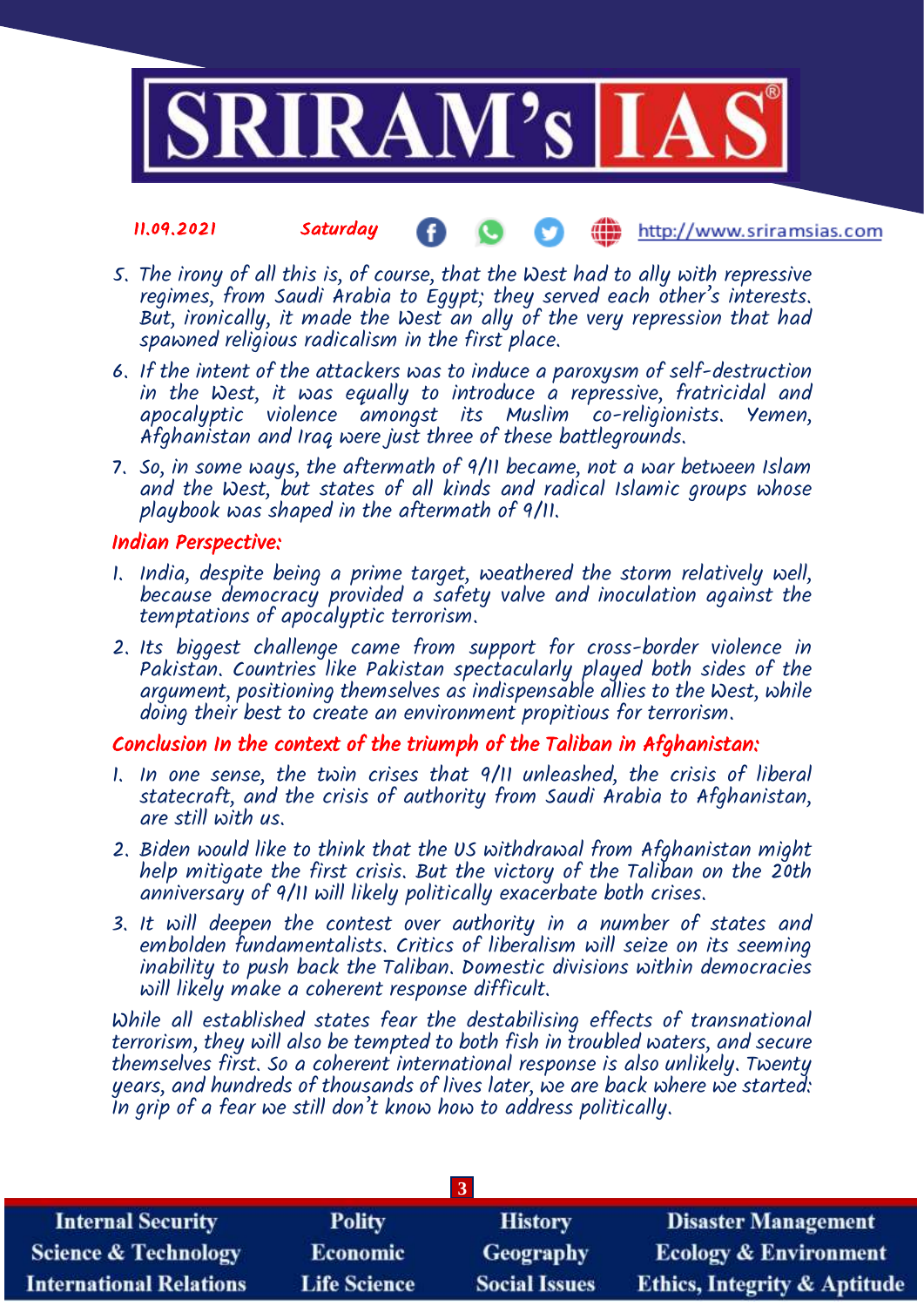

#### 11.09.2021 Saturday æ http://www.sriramsias.com

# Two decades after 9/11, the nation-state remains robust

All nations, including liberal democracies, have curtailed individual liberty by offering greater security against terrorism.

### Justifying abuse of state power in the name of **Terror**

1. One major inference in the wake of 9/11 was about the power of non-



state actors — demonstrated by al Qaeda's massive surprise attack on the world's lone superpower at its zenith.

- 2. Al Qaeda's rise seemed to fit in with the age of economic globalisation and the internet, which heralded the weakening of the state system and the arrival of a borderless world.
- 3. Two decades later, though, the system of nation-states looks quite robust after enduring the challenge from international terrorism. And the ambition of the jihadists — who organised the 9/11 attacks, to destroy America, overthrow the Arab regimes, unleash a war with Israel, and pit the believers against the infidels  $\frac{3}{2}$  remains elusive as ever.
- 4. Like Communism and many other millenarian movements before it, the violent Islamist wave has run against impossible odds.
- 5. In the battle between states and non-states, the former have accumulated extraordinary powers in the name of fighting the latter. All nations, including liberal democracies, have curtailed individual liberty by offering greater security against terrorism. Abuse of state power has inevitably followed.

### Challenge of Terror:

1. The state system adapted quickly to the disruptions created by 9/11. There was much anxiety about terror groups gaining access to weapons of mass destruction or leveraging new digital technologies to increase their power over states.

| $\overline{\mathbf{4}}$ |                      |                                         |  |
|-------------------------|----------------------|-----------------------------------------|--|
| <b>Polity</b>           | <b>History</b>       | <b>Disaster Management</b>              |  |
| <b>Economic</b>         | Geography            | <b>Ecology &amp; Environment</b>        |  |
| <b>Life Science</b>     | <b>Social Issues</b> | <b>Ethics, Integrity &amp; Aptitude</b> |  |
|                         |                      |                                         |  |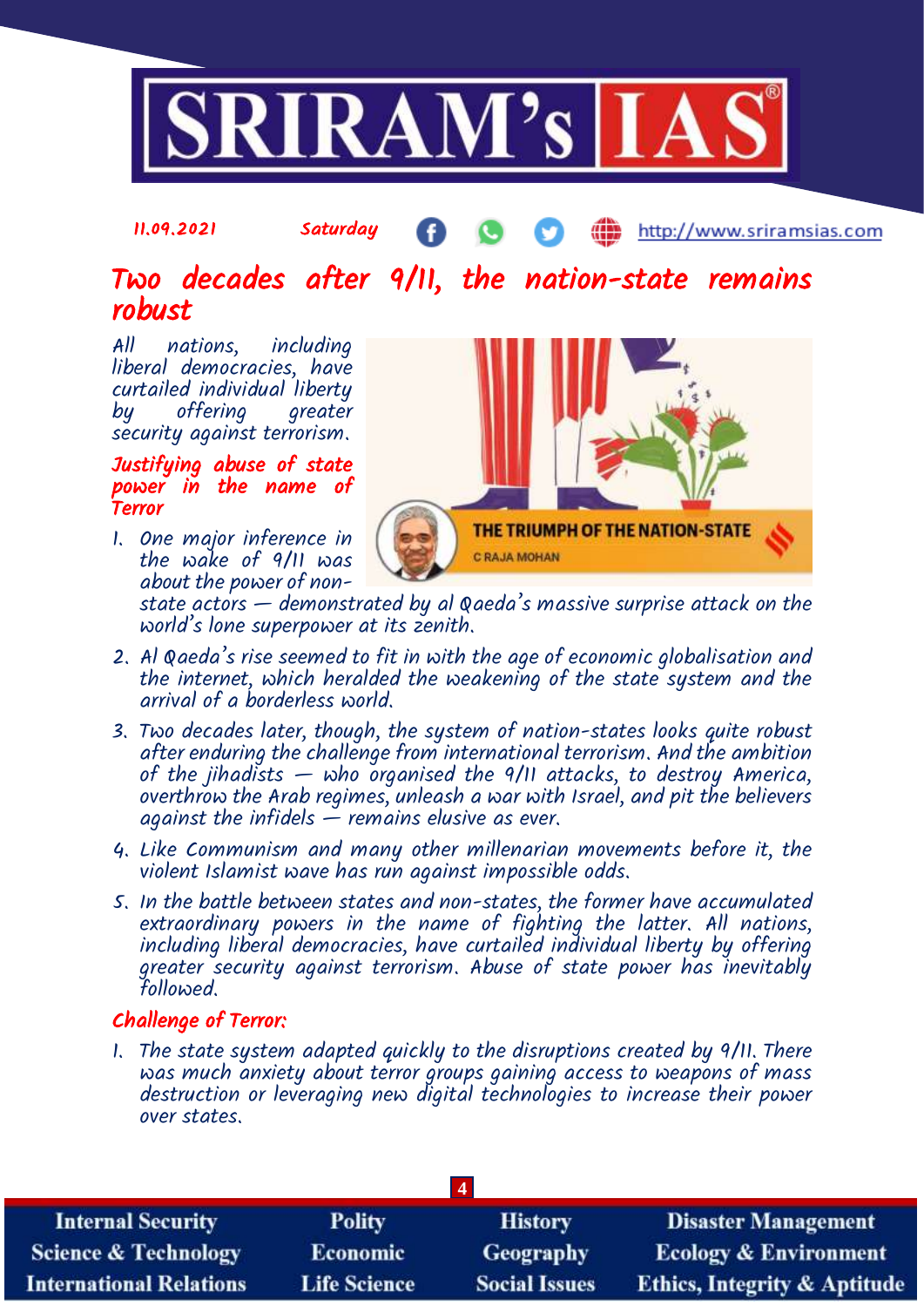

### 11.09.2021 Saturday http://www.sriramsias.com

- 2. The state system has succeeded in keeping nuclear weapons and material away from terrorists. It has also become adept at using digital tools to counter extremism. States passed sweeping laws that permit relentless tracking of the growing digital footprints of citizens in the information age.
- 3. If 9/11 made air travel risky, the states quickly developed protocols to derisk it. Until the Covid-19 virus threatened it, air transport in the post-9/11 world grew rapidly and boosted the global markets for travel and tourism.
- 4. The trans-national nature of the new terror groups was countered by better border controls and greater international cooperation on law enforcement.

### End of American Dream in multiple ways:

- 1. The choice of targets in the  $9/11$  attacks  $-$  the World Trade Center and the Pentagon  $-$  was not accidental. They were designed to strike at the very heart of American capitalism and its famed military power.
- 2. Marking the 20th anniversary of 9/11 days after the humiliating US retreat from Kabul and domestic turmoil might suggest that al Qaeda and its associates did succeed in ending America's unipolar moment.
- 3. But a closer look suggests that the US was humbled less by al Qaeda and the Taliban than by Washington's own follies. American capitalism met its greatest threat not in 2001 but in the 2008 financial crisis that was triggered by the reckless ideology of deregulation.
- 4. America lost in Afghanistan and the Middle East because it overdetermined the terror threat and put security approaches above political common sense.
- 5. American ideologues used the 9/11 moment to pursue all kinds of fetishes — hunting for nuclear weapons that did not exist in Iraq, promoting democracy in the Middle East, and pursuing disastrous regime changes in the region.
- 6. After 9/11, President George W Bush turned his attention to confronting an imagined "global axis of evil" — Iran, Iraq and North Korea. None of the three countries was involved in 9/11.
- 7. And the US rewarded Pakistan with billions of dollars in military and economic assistance that actively nurtured the Taliban and succeeded in bleeding and defeating the US in Afghanistan.
- 8. The Middle East crusades cost America enormous blood and treasure. They took valuable resources away from America's own internal needs. They also blinded the US to an emerging challenger  $-$  China  $-$  on the horizon. Washington's obsession with the Middle East gave Beijing two valuable decades to consolidate its rise without any hindrance.

| <b>Internal Security</b>        | <b>Polity</b>       | <b>History</b>       | <b>Disaster Management</b>              |
|---------------------------------|---------------------|----------------------|-----------------------------------------|
| <b>Science &amp; Technology</b> | <b>Economic</b>     | Geography            | <b>Ecology &amp; Environment</b>        |
| <b>International Relations</b>  | <b>Life Science</b> | <b>Social Issues</b> | <b>Ethics, Integrity &amp; Aptitude</b> |

**5**